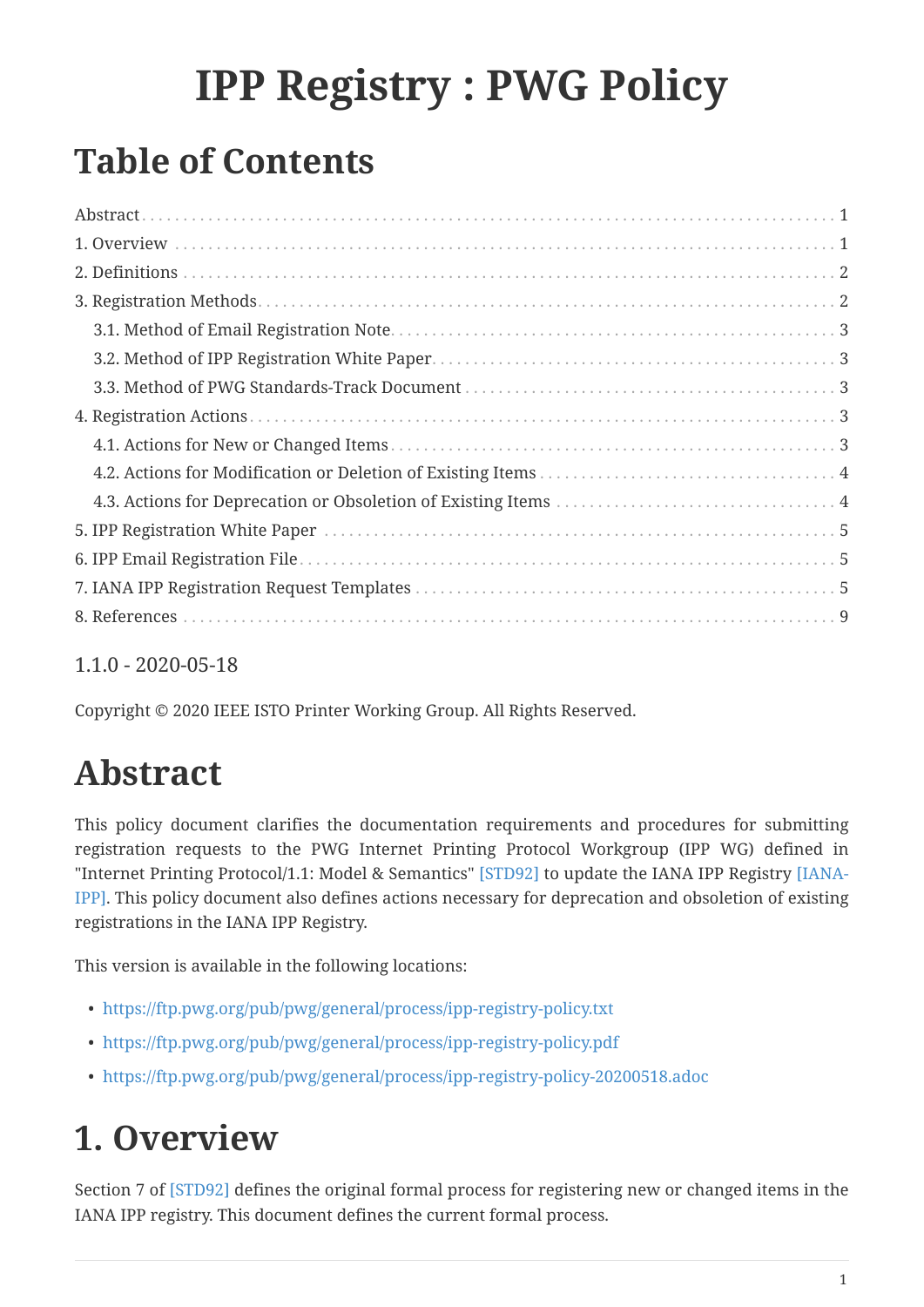## <span id="page-1-0"></span>**2. Definitions**

Capitalized terms, such as MUST, MUST NOT, RECOMMENDED, REQUIRED, SHOULD, SHOULD NOT, MAY, and OPTIONAL, have special meaning relating to conformance defined in "Key words for use in RFCs to Indicate Requirement Levels" [\[BCP14\]](#page-8-3).

#### **Addition**

A request to add one or more IPP Items to the IANA IPP Registry.

#### **Deletion**

A request to remove one or more existing IPP Items from the IANA IPP Registry.

#### **Deprecation**

A request to deprecate one or more existing IPP Items in the IANA IPP Registry, indicating that it SHOULD no longer be implemented or used.

#### **IPP Email Registration File**

A plain text document that records one or more email IPP Registration Request messages, along with the approval email message by the PWG IPP WG.

#### **IPP Item**

An IPP operation, attribute, keyword, enum, attribute group, out-of-band attribute value, syntax, or status code

#### **IPP Registration White Paper**

An Informational PWG White Paper that defines one or more IPP Registration Requests.

#### **IPP Registration Request**

A request to add, delete, modify, deprecate, or obsolete one or more IPP operations, attributes, values, groups, status codes, or attribute syntaxes.

#### **Modification**

A request to change one or more existing IPP Items in the IANA IPP Registry.

#### **Obsoletion**

A request to obsolete one or more existing IPP Items in the IANA IPP Registry, indicating that it MUST no longer be implemented or used.

#### **Standards-Track Document**

A PWG Candidate Standard or PWG Standard document [\[PWGProcess3.0\]](#page-8-4) that defines one or more IPP Registration Requests.

### <span id="page-1-1"></span>**3. Registration Methods**

The methods for submission and approval of IPP Registration Requests are defined below. All three methods start with the Email method.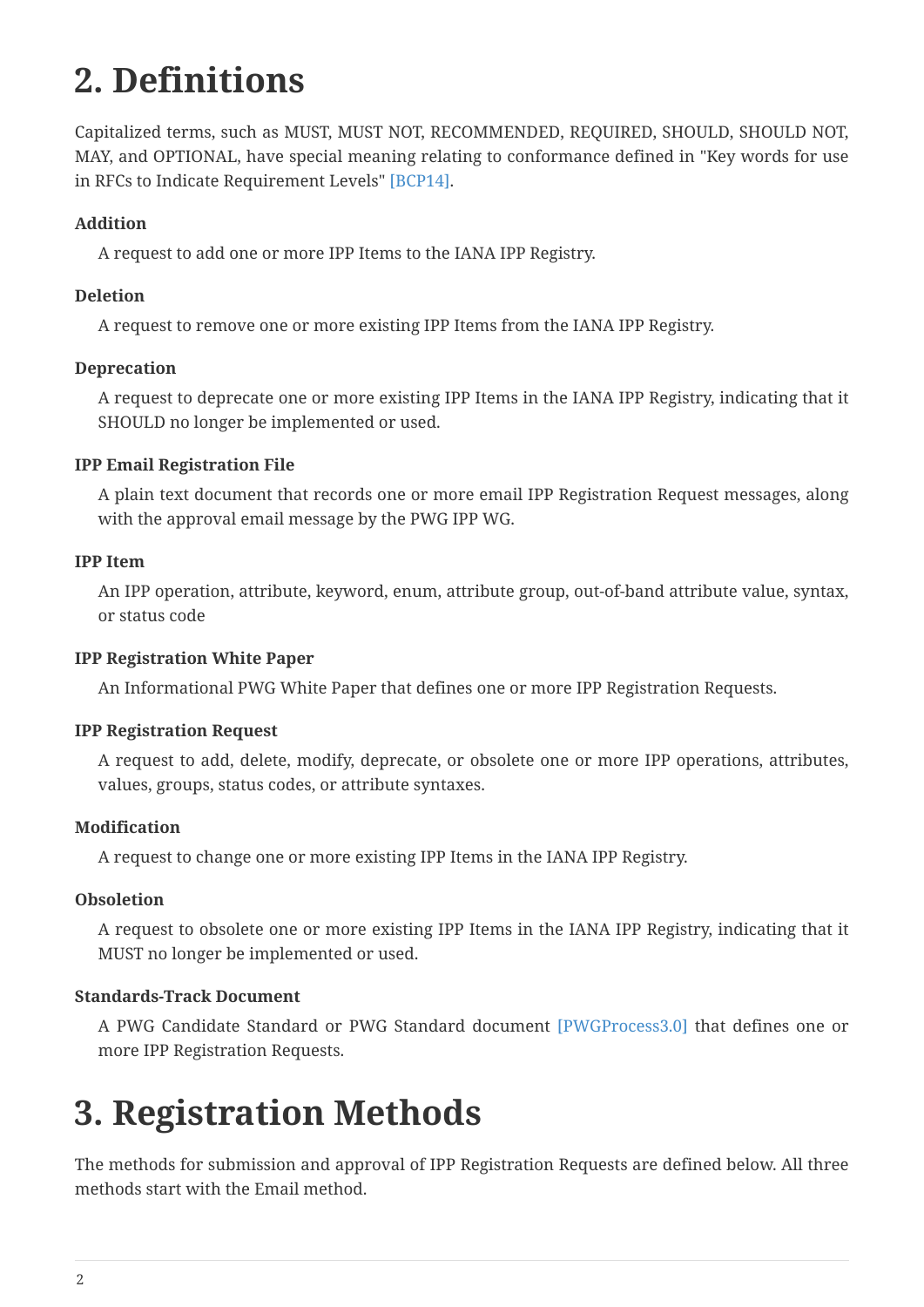### <span id="page-2-0"></span>**3.1. Method of Email Registration Note**

IPP registration begins with an email message to the ["ipp@pwg.org"](mailto:ipp@pwg.org) reflector containing an IPP Registration Request, with the subject line:

"IPP Registration Request for <ACTION>: <list or class of IPP Items>"

where <ACTION> is one of {Addition, Change, Deletion, Deprecation, Obsoletion}.

The body of the email message includes a justification for the registration and action, followed by the IANA Registration Request.

After the PWG IPP WG reviews the request in a conference call or face-to-face meeting, the IPP WG takes one of the following actions:

- 1. Approve the request as submitted;
- 2. Approve the request with modifications;
- 3. Reject the request for a stated technical reason;
- 4. Direct that the request be made via an IPP Registration White Paper; or
- 5. Direct that the request be made via a PWG Standards-Track document.

The PWG IPP WG secretary posts an email response to the PWG IPP WG mailing list stating the final disposition of the request. If the request was approved, the IPP WG Secretary creates and publishes the IPP Email Registration File containing the complete approval message with the final IPP Registration Request, for later reference in the IANA IPP Registry.

### <span id="page-2-1"></span>**3.2. Method of IPP Registration White Paper**

An IPP Registration White Paper can be approved only via IPP WG Last Call. At the successful conclusion of the IPP WG Last Call, the PWG IPP WG Secretary publishes the approved draft by setting the status on the title page to "IPP WG Approved", changing the prefix from "wd-" to "reg-", and uploading it and a PDF rendering to the "/pub/pwg/ipp/registrations" directory on the PWG FTP server.

### <span id="page-2-2"></span>**3.3. Method of PWG Standards-Track Document**

A PWG Standards-Track Document registration can be approved only with the rest of the document according to the current PWG Standards-Track Document approval process.

## <span id="page-2-3"></span>**4. Registration Actions**

### <span id="page-2-4"></span>**4.1. Actions for New or Changed Items**

New or changed IPP Items can be defined as follows: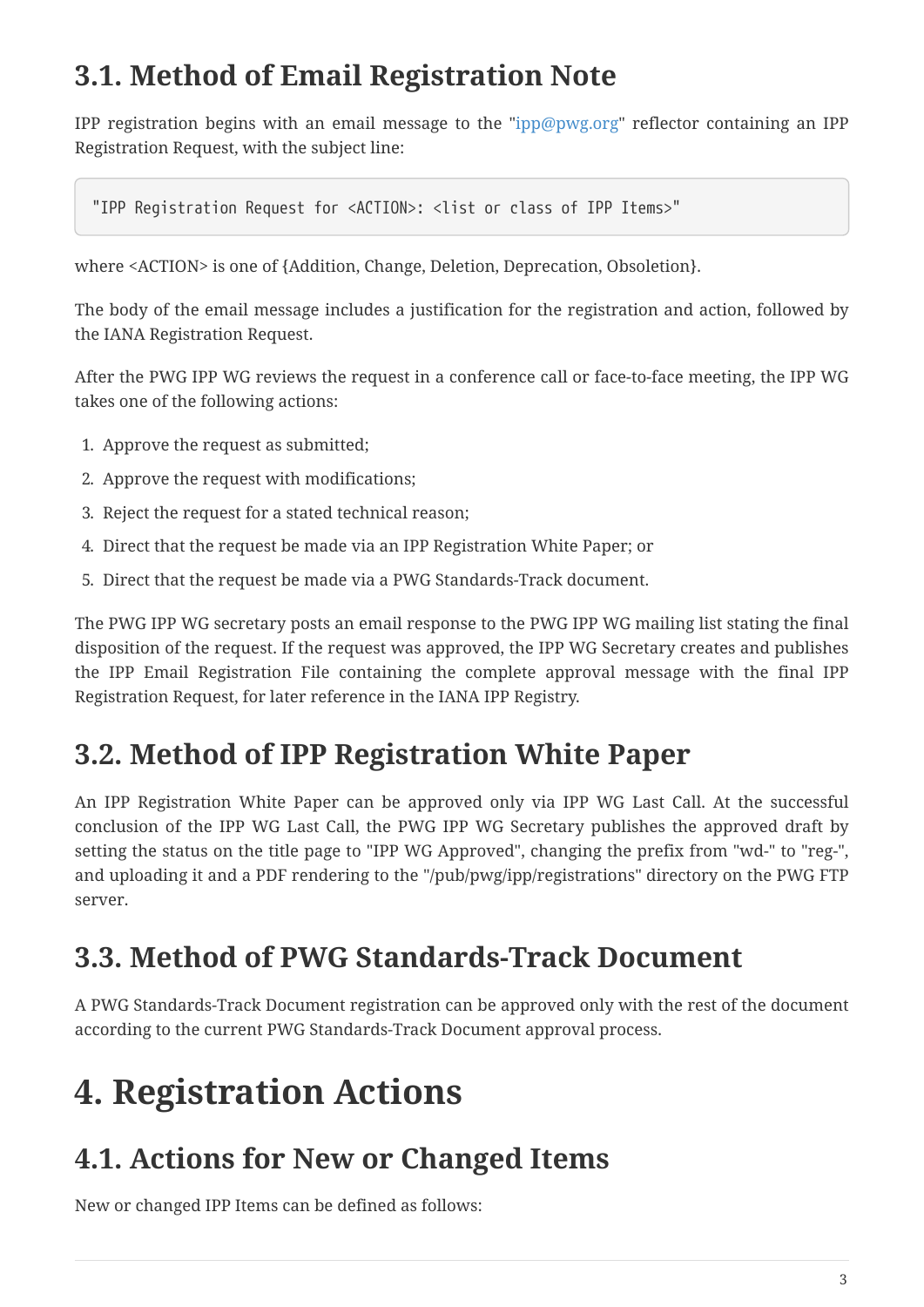- New attributes and new values for existing attributes using type2 enum or type2 keyword attribute syntax can be defined using the Registration Via Email process.
- New operations and status codes with simple semantics can be defined in an IPP Registration document.
- New operations, attribute syntaxes, group tags, and status codes with complex semantics can be defined only in either an IPP Registration White Paper or PWG Standards-Track Document.

### <span id="page-3-0"></span>**4.2. Actions for Modification or Deletion of Existing Items**

Existing IPP Items can be modified or deleted as follows:

- The PWG IPP WG determines that specific IPP Item definitions currently in the IANA IPP Registry are defective.
- The defective IPP Item definitions can be modified to correct the defects, or can be removed from the IANA IPP Registry.

### <span id="page-3-1"></span>**4.3. Actions for Deprecation or Obsoletion of Existing Items**

Existing IPP Items can be deprecated or obsoleted as follows:

- The PWG IPP WG determines that specific IPP Items ought to be deprecated or obsoleted if:
	- The IPP Item has demonstrated interoperability issues or side-effects that make its use problematic; or
	- An alternative IPP Item has been registered that better serves the long-term goals of the PWG for the IPP Model and Semantics
- Deprecations or obsoletions are approved through either a PWG Call for Objections or, at the discretion of the PWG Steering Committee, a PWG Formal Approval for the requested changes.

Deprecations are equivalent to a SHOULD NOT conformance requirement for Printers. Obsoletions are equivalent to a MUST NOT conformance requirement for Printers. IPP Items that are deprecated can eventually be obsoleted.

Printers can report deprecated attributes or values by returning them in the unsupported attributes group of the response and returning the 'successful-ok-ignored-or-substituted' status code. Printers can report obsoleted attributes or values by returning them in the unsupported attributes group of the response and returning the 'client-error-attributes-or-values-not-supported' status code.

Deprecations and obsoletions of type1 attributes and type1 values (which include group tags and attribute syntaxes) MUST be registered in a Standards-Track Document [\[STD92\]](#page-8-0). Deprecations and obsoletions for all other IPP Item types can be registered via any of the methods defined above.

To deprecate or obsolete an IPP attribute, operation, or value in a PWG specification or Registration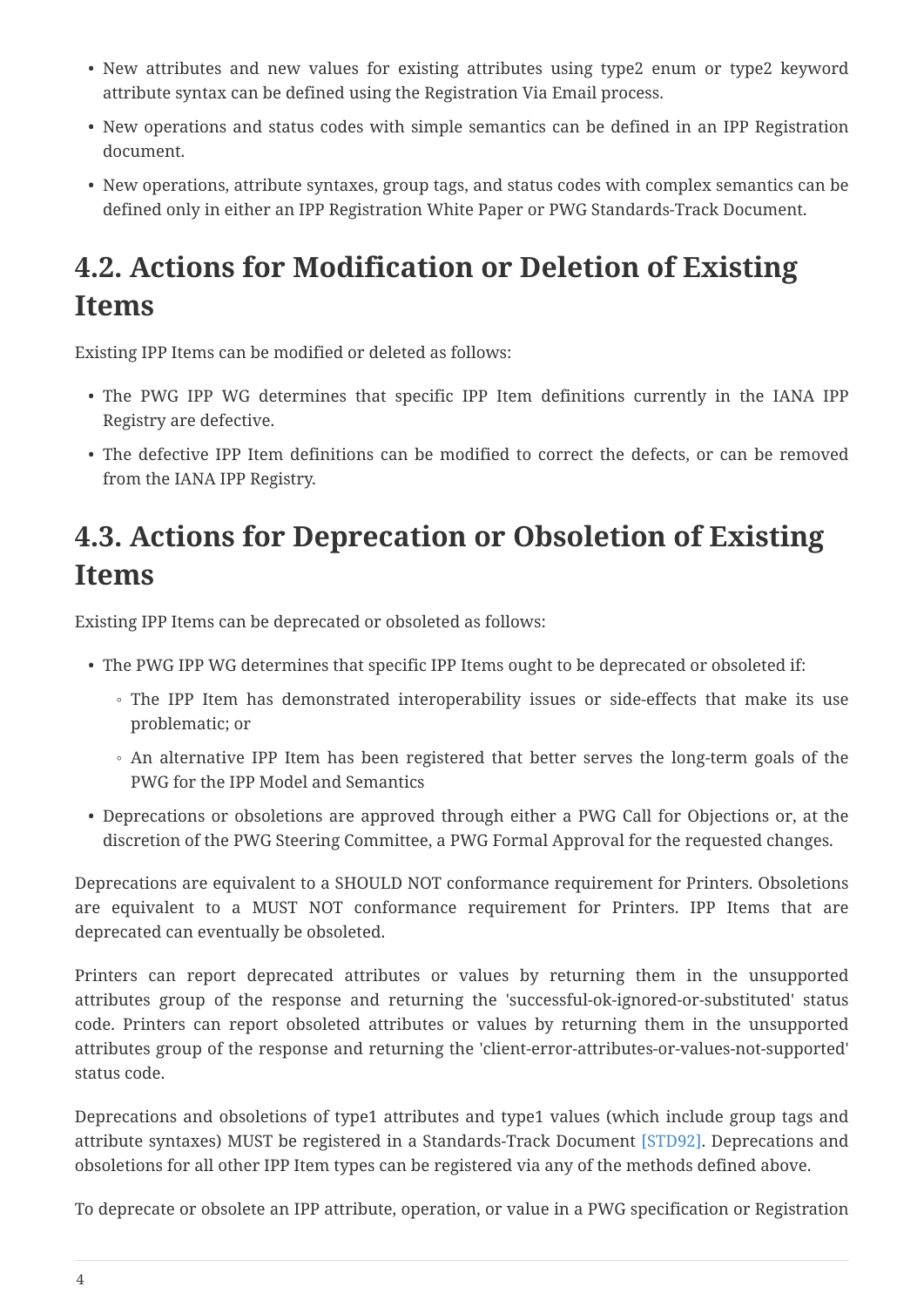Document, the editor includes it in the IANA Considerations section, using the template defined later in this document. For deprecations, the editor MAY also provide an updated definition, specifying that it has been deprecated. For obsoletions, the editor removes the items' definitions in the sections defining other attributes, and instead adds a new top-level section "Obsolete Attributes", "Obsolete Attribute Values", "Obsolete Operations", etc. as needed, where justification for the obsoletion can be specified.

Deprecations and obsoletions in a PWG IPP Specification are published in the IANA IPP Registry when that Specification has been approved by the PWG members.

Deprecations and obsoletions take effect when they are published in the IANA IPP Registry.

## <span id="page-4-0"></span>**5. IPP Registration White Paper**

An IPP Registration White Paper is an Informational PWG White Paper that describes one or more IPP Registration Requests [\[WHITEPAPER\]](#page-8-5).

## <span id="page-4-1"></span>**6. IPP Email Registration File**

An IPP Email Registration File is a UTF-8 plain text file containing the complete approval message for the final IPP Registration Request. This file will be placed into the "/pub/pwg/ipp/registrations" directory on the PWG FTP site, to provide a durable definition for the IANA IPP Registry to reference. Other documents can reference this file in a similar fashion. The name of the file follows a "SOURCE-TOPIC[-STATUS]-DATE.txt" naming convention, where:

- "SOURCE" is the originating individual or organization, in all lower case;
- "TOPIC" is a unique word or short phrase hinting at the nature of the registration, using all lowercase letters or numbers, with a limited number of dashes if needed;
- "DATE" is the approval date of the form "YYYYMMDD";
- "STATUS" is an optional "deprecated" or "obsolete" label to indicate attribute or attribute value state change
- Each of the above is separated by a dash ("-")

Approved updates to the registration SHALL be posted in a document with matching SOURCE and TOPIC, but with a new DATE specifying the new approval date. As an example, if "Acme Inc." proposed a registration of a postage stamp media size on April 1, 2012, it might be called "acmepostage-20120401.txt", and can be referenced at:

<https://ftp.pwg.org/pub/pwg/ipp/registrations/acme-postage-20120401.txt>

## <span id="page-4-2"></span>**7. IANA IPP Registration Request Templates**

Below is a description of the structure and format that MUST be used for all IPP Registration Requests, whether via email, in an IPP Registration White Paper, or a PWG Standards Track Document. Deprecation and Obsoletion requests also include their corresponding rationales.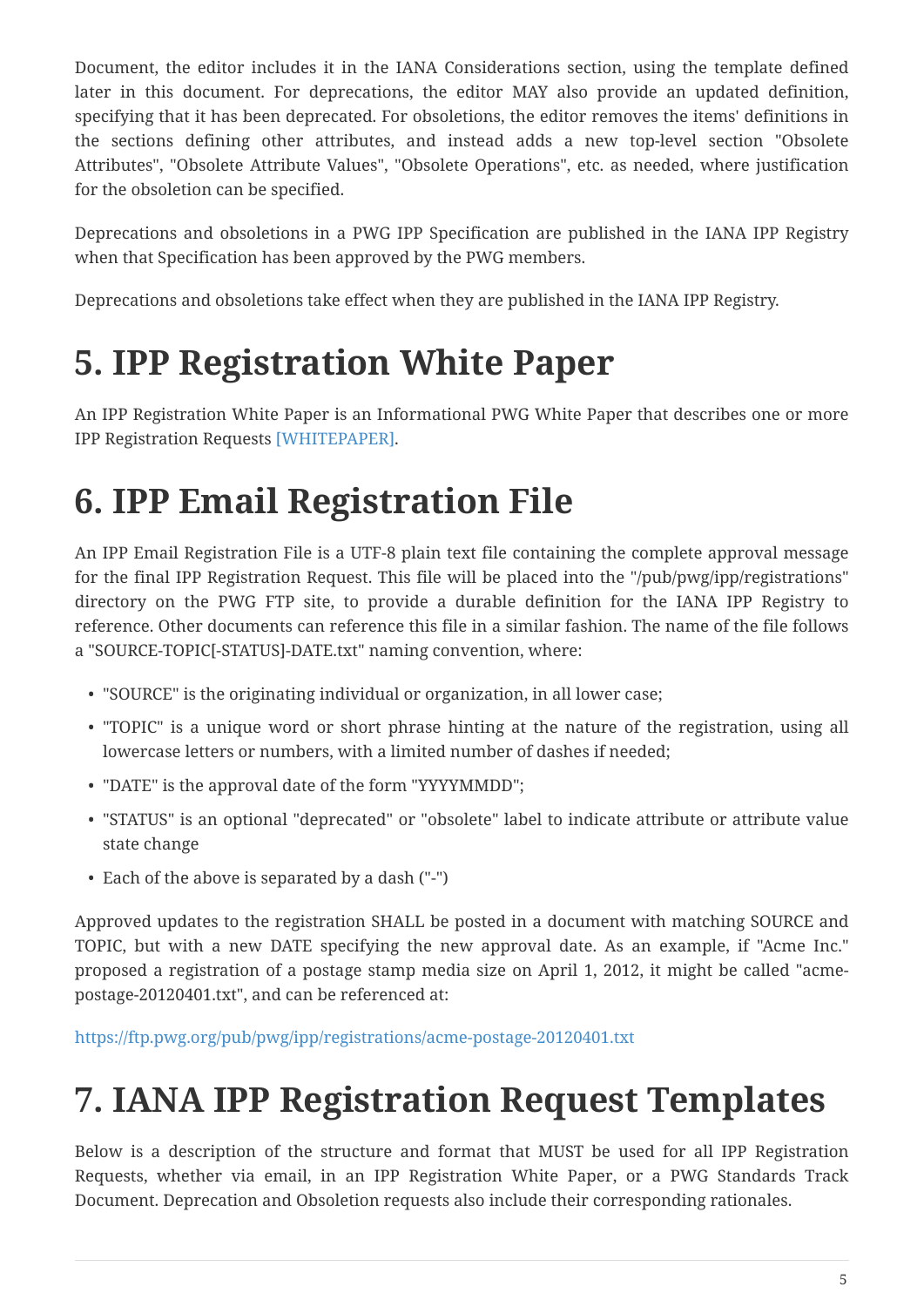Deprecated and obsoleted IPP attributes, operations, and values are shown in the registry using a second record below the one originally registering it, with either the "deprecated" or "obsolete" label appended in parenthesis to the name. For example, a deprecated Job Template attribute named "my-attribute" and an obsoleted Job Template attribute "another-attribute" would appear in the registry as:

| Collection<br>Name<br>Job Template<br>my-attribute<br>Job Template<br>my-attribute(deprecated)<br>Job Template<br>another-attribute | Syntax<br>type2 keyword<br>type2 keyword<br>type2 keyword | Reference<br>[REFERENCE1]<br>[REFERENCE2]<br>[REFERENCE3] |
|-------------------------------------------------------------------------------------------------------------------------------------|-----------------------------------------------------------|-----------------------------------------------------------|
| Job Template<br>another-attribute(obsolete)                                                                                         | type2 keyword                                             | [REFERENCE4]                                              |

The REFERENCE1, REFERENCE2, REFERENCE3 and REFERENCE4 references provide durable links to the specification or a document containing the approving message from the PWG IPP WG mailing list ([ipp@pwg.org\)](mailto:ipp@pwg.org) archive in which the deprecation occurred.

```
Attribute Registrations TEMPLATE
Document Description attributes: The contract of the Reference
-------------------------------------------------------- --------------
name (syntax) [REFERENCE]
name (deprecated) (syntax) [REFERENCE]
name (obsolete) (syntax) [REFERENCE]
Document Status attributes: Reference
-------------------------------------------------------- --------------
name (syntax) [REFERENCE]
name (deprecated) (syntax) [REFERENCE]
name (obsolete) (syntax) [REFERENCE]
Document Template attributes: Notified and the set of the Reference
                  -------------------------------------------------------- --------------
name (syntax) [REFERENCE]
name (deprecated) (syntax) [REFERENCE]
name (obsolete) (syntax) [REFERENCE]
Job Description attributes: The Contract of the Reference Reference
                 -------------------------------------------------------- --------------
name (syntax) [REFERENCE]
name (deprecated) (syntax) and in the syntaxy control of [REFERENCE]name (obsolete) (syntax) [REFERENCE]
Job Status attributes: Reference
-------------------------------------------------------- --------------
name (syntax) [REFERENCE]
name (deprecated) (syntax) [REFERENCE]
name (obsolete) (syntax) [REFERENCE]
Job Template attributes: \qquad \qquad Reference
```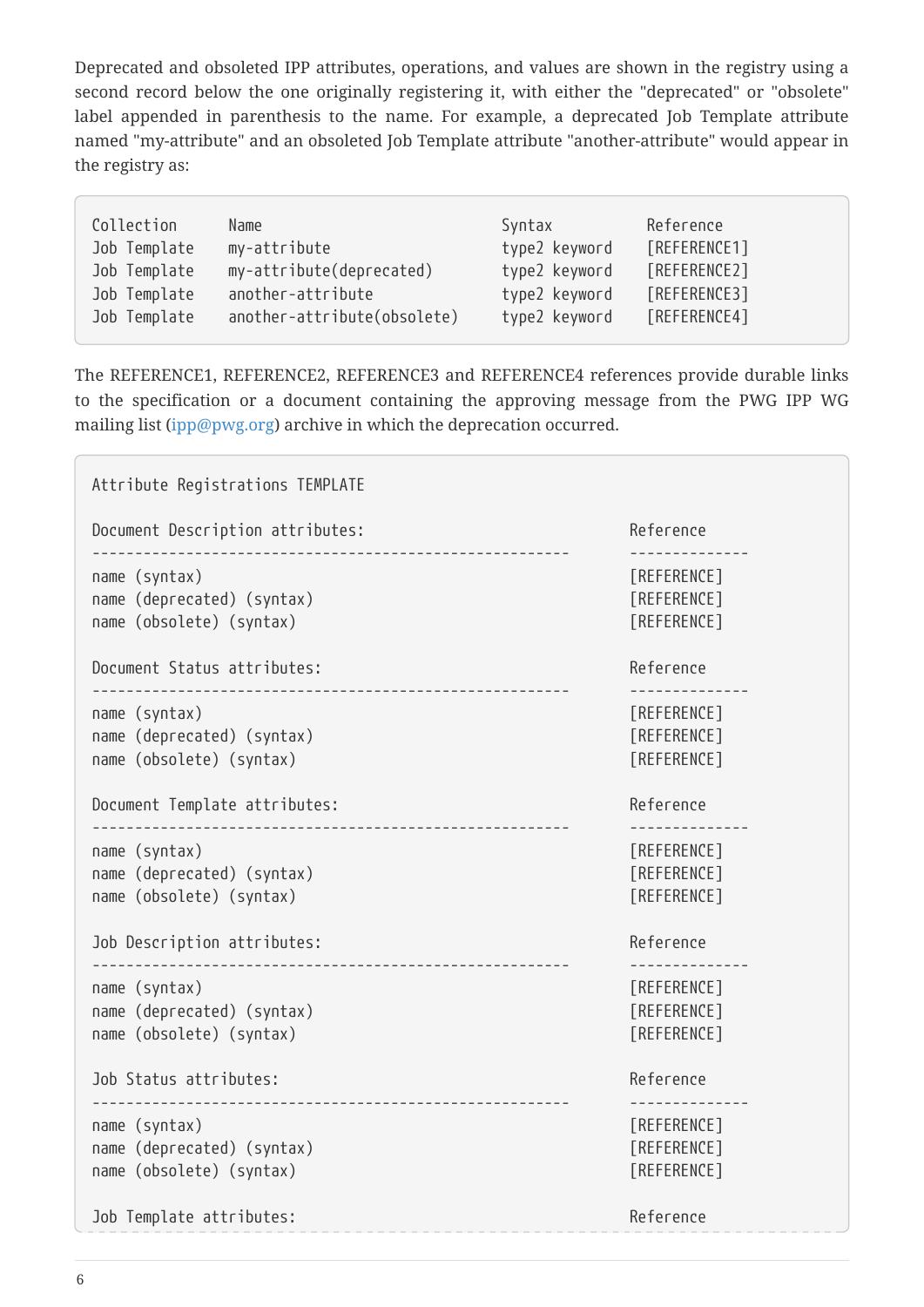```
-------------------------------------------------------- --------------
name (syntax) [REFERENCE]
name (deprecated) (syntax) [REFERENCE]
name (obsolete) (syntax) [REFERENCE]
Operation attributes: \qquad \qquad Reference
-------------------------------------------------------- --------------
name (syntax) [REFERENCE]
name (deprecated) (syntax) and a set of [REFERENCE]name (obsolete) (syntax) [REFERENCE]
Printer Description attributes: The contract of the Reference
        -------------------------------------------------------- --------------
name (syntax) [REFERENCE]
name (deprecated) (syntax) [REFERENCE]
name (obsolete) (syntax) [REFERENCE]
Printer Status attributes: example and the Reference of the Reference
         -------------------------------------------------------- --------------
name (syntax) [REFERENCE]
name (deprecated) (syntax) and a set of [REFERENCE]name (obsolete) (syntax) [REFERENCE]
Subscription Description attributes: example and the Reference
            -------------------------------------------------------- --------------
name (syntax) [REFERENCE]
name (deprecated) (syntax) and a set of [REFERENCE]name (obsolete) (syntax) [REFERENCE]
Subscription Status attributes: \qquad \qquad Reference
          -------------------------------------------------------- --------------
name (syntax) [REFERENCE]
name (deprecated) (syntax) and a set of [REFERENCE]name (obsolete) (syntax) [REFERENCE]
Subscription Template attributes: \qquad \qquad Reference
         -------------------------------------------------------- --------------
name (syntax) [REFERENCE]
name (deprecated) (syntax) [REFERENCE]
name (obsolete) (syntax) [REFERENCE]
Attribute Keyword Value Registrations TEMPLATE
Attributes (attribute syntax)
 Keyword Attribute Value Reference
      -------------------------------------------------------- --------------
name (type2 keyword) and a set of the set of the set of the set of the set of the set of the set of the set of the set of the set of the set of the set of the set of the set of the set of the set of the set of the set of t
 value-1 [REFERENCE]
 value-2 [REFERENCE]
 value-3(deprecated) and a set of the set of the set of the set of the set of the set of the set of the set of the set of the set of the set of the set of the set of the set of the set of the set of the set of the set of th
```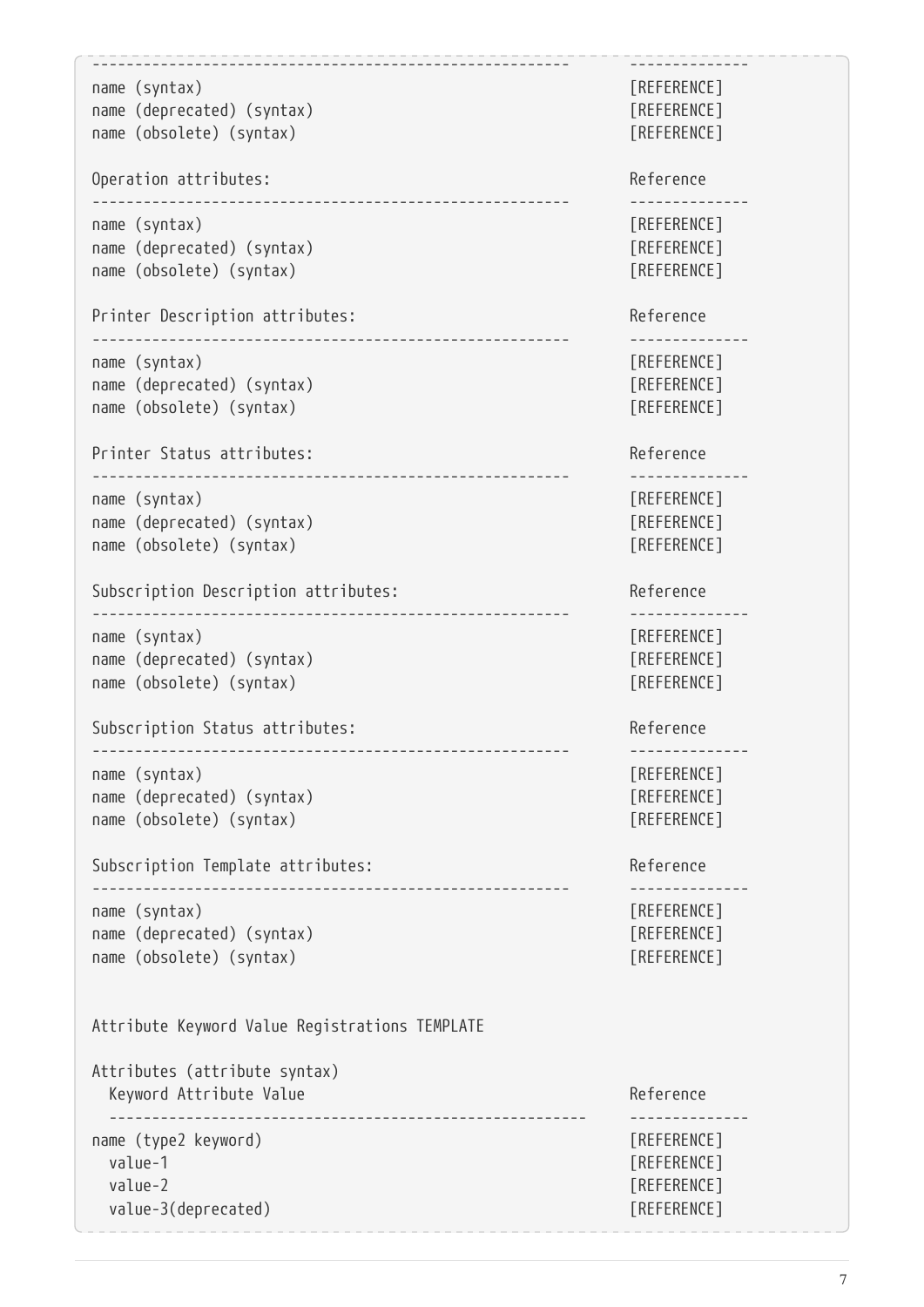| Operation-Name                                                                                                   |                                                                                                                                                                              | [REFERENCE]                              |
|------------------------------------------------------------------------------------------------------------------|------------------------------------------------------------------------------------------------------------------------------------------------------------------------------|------------------------------------------|
| Operation Name                                                                                                   |                                                                                                                                                                              | Reference                                |
|                                                                                                                  | Note: Registering a new operation also requires registering a new enum for the<br>"operations-supported" attribute < <std92>&gt;.</std92>                                    |                                          |
|                                                                                                                  | Operation Registrations TEMPLATE                                                                                                                                             |                                          |
|                                                                                                                  | 0xXX new-attribute-syntax-tag-name                                                                                                                                           | [REFERENCE]                              |
|                                                                                                                  | Value Attribute Syntax Tag Name                                                                                                                                              | Reference                                |
|                                                                                                                  | Attribute Syntax Registrations TEMPLATE                                                                                                                                      |                                          |
| 0xXX and the control of the control of the control of the control of the control of the control of the control   | new-out-of-band-attribute-value-tag-name                                                                                                                                     | [REFERENCE]                              |
| Value                                                                                                            | Out-of-Band Attribute Value Tag Name                                                                                                                                         | Reference                                |
|                                                                                                                  | Out-of-Band Attribute Value Tag Registrations TEMPLATE                                                                                                                       |                                          |
| 0xXX and the control of the control of the control of the control of the control of the control of the control o | new-attributes-tag                                                                                                                                                           | [REFERENCE]                              |
|                                                                                                                  | Value Attribute Group Name                                                                                                                                                   | Reference<br>. _ _ _ _ _ _ _ _ _ _ _ _ _ |
|                                                                                                                  | Attribute Group Tag Registrations TEMPLATE                                                                                                                                   |                                          |
|                                                                                                                  | operations-supported (1setOf type2 enum)<br>0xXXXX Development of the control of the control of the control of the control of the control of the control o<br>Operation-Name | [STD92]<br>[REFERENCE]                   |
|                                                                                                                  | 6 (obsolete) value-6                                                                                                                                                         | [REFERENCE]                              |
|                                                                                                                  | 5 (deprecated) value-5                                                                                                                                                       | [REFERENCE]<br>[REFERENCE]               |
| 3<br>$\overline{4}$                                                                                              | name (type2 enum)<br>value-3<br>value-4                                                                                                                                      | [REFERENCE]<br>[REFERENCE]               |
|                                                                                                                  | Attributes (attribute syntax)<br>Enum Value Fnum Symbolic Name                                                                                                               | Reference                                |
|                                                                                                                  | Attribute Enum Value Registrations TEMPLATE                                                                                                                                  |                                          |
|                                                                                                                  |                                                                                                                                                                              |                                          |
| < all name values >                                                                                              |                                                                                                                                                                              | [REFERENCE]                              |
| value-4(obsolete)<br>name-supported (1setOf type2 keyword)                                                       |                                                                                                                                                                              | [REFERENCE]<br>[REFERENCE]               |
|                                                                                                                  |                                                                                                                                                                              |                                          |